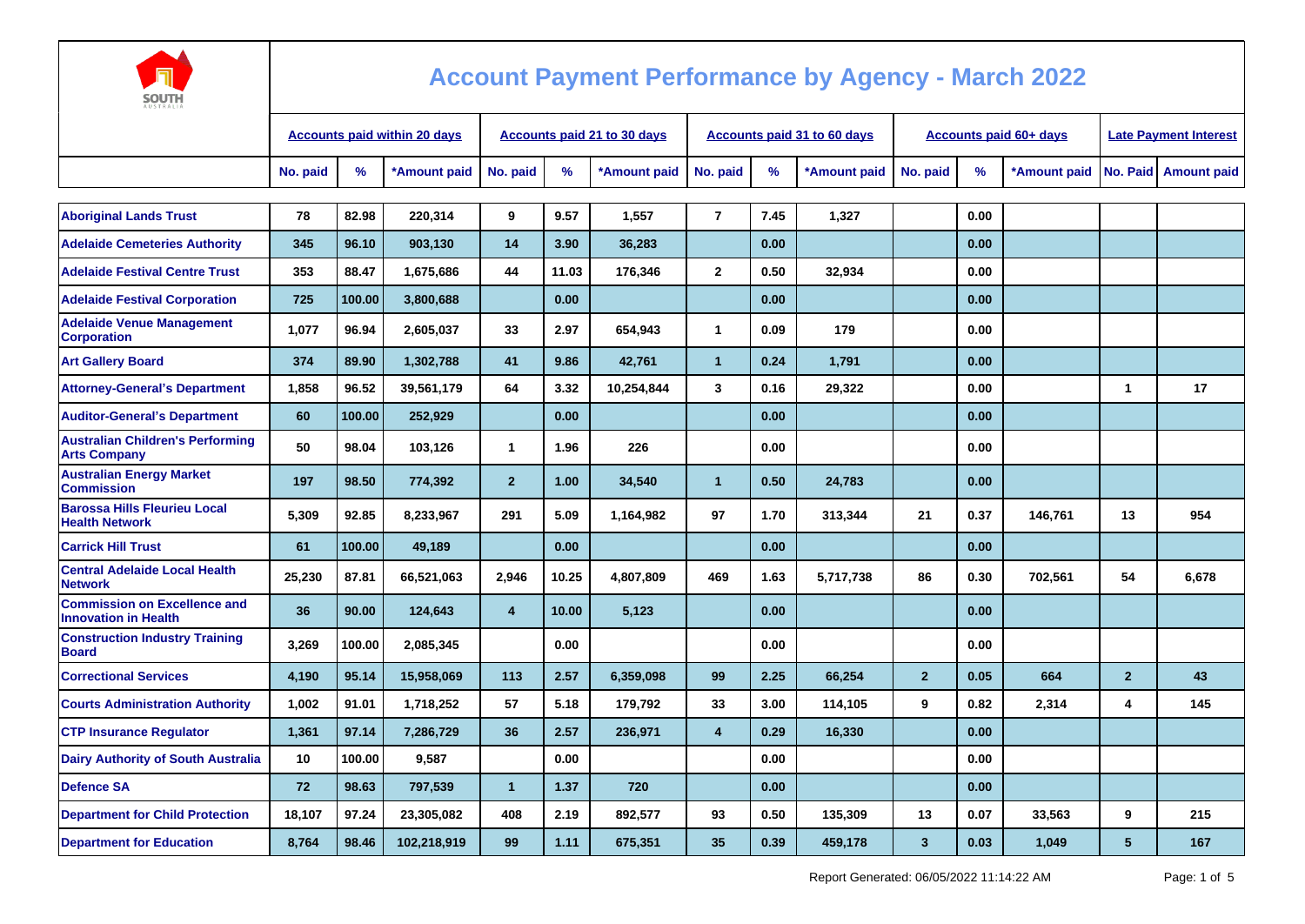

| <b>AUSTRALIA</b>                                                                    |                                     |        |              |                                    |      |              |                                    |      |              |                |                               |                              |                      |                        |
|-------------------------------------------------------------------------------------|-------------------------------------|--------|--------------|------------------------------------|------|--------------|------------------------------------|------|--------------|----------------|-------------------------------|------------------------------|----------------------|------------------------|
|                                                                                     | <b>Accounts paid within 20 days</b> |        |              | <b>Accounts paid 21 to 30 days</b> |      |              | <b>Accounts paid 31 to 60 days</b> |      |              |                | <b>Accounts paid 60+ days</b> | <b>Late Payment Interest</b> |                      |                        |
|                                                                                     | No. paid                            | %      | *Amount paid | No. paid                           | %    | *Amount paid | No. paid                           | $\%$ | *Amount paid | No. paid       | %                             | *Amount paid                 |                      | No. Paid   Amount paid |
| <b>Department for Energy and Mining</b>                                             | 531                                 | 97.07  | 56.109.641   | 15                                 | 2.74 | 1,692,407    |                                    | 0.00 |              | 1              | 0.18                          | 17                           |                      |                        |
| <b>Department for Environment and</b><br>Water                                      | 2,329                               | 93.99  | 12,492,400   | 102                                | 4.12 | 1,462,712    | 29                                 | 1.17 | 79,885       | 18             | 0.73                          | 210,305                      |                      |                        |
| <b>Department for Health and</b><br>Wellbeing                                       | 8,394                               | 82.99  | 74,224,446   | 938                                | 9.27 | 14,577,587   | 676                                | 6.68 | 13,547,461   | 106            | 1.05                          | 4,585,983                    | 173                  | 18,199                 |
| Department for Infrastructure and<br><b>Transport</b>                               | 84,661                              | 98.10  | 358,652,816  | 659                                | 0.76 | 6,962,266    | 864                                | 1.00 | 2,593,767    | 117            | 0.14                          | 2,979,104                    | 10                   | 881                    |
| Department for Innovation and<br><b>Skills</b>                                      | 1,302                               | 98.34  | 19,247,978   | 15                                 | 1.13 | 123,535      | 4                                  | 0.30 | 5,843        | 3              | 0.23                          | 134,676                      | 1                    | 22                     |
| <b>Department for Trade and</b><br><b>Investment</b>                                | 214                                 | 95.96  | 1,032,723    | 8                                  | 3.59 | 167,371      | $\mathbf{1}$                       | 0.45 | 4,730        |                | 0.00                          |                              |                      |                        |
| <b>Department of Human Services</b>                                                 | 7.133                               | 97.46  | 16,809,785   | 157                                | 2.15 | 652,190      | 26                                 | 0.36 | 137,518      | 3              | 0.04                          | 318                          | $\mathbf{2}$         | 46                     |
| <b>Department of Primary Industries</b><br>and Regions SA                           | 1,878                               | 95.87  | 15,487,315   | 38                                 | 1.94 | 417,205      | 18                                 | 0.92 | 721,204      | 25             | 1.28                          | 198,971                      | 24                   | 1,811                  |
| <b>Department of Treasury and</b><br><b>Finance</b>                                 | 1,776                               | 96.68  | 9,122,521    | 32                                 | 1.74 | 206,055      | 25                                 | 1.36 | 639,639      | 4              | 0.22                          | 20,833                       | 4                    | 1,789                  |
| <b>Distribution Lessor Corporation</b>                                              |                                     |        |              |                                    |      |              |                                    |      |              |                |                               |                              |                      |                        |
| <b>Education &amp; Early Childhood</b><br><b>Registration &amp; Standards Board</b> | 23                                  | 100.00 | 42.420       |                                    | 0.00 |              |                                    | 0.00 |              |                | 0.00                          |                              |                      |                        |
| <b>Electoral Commission SA</b>                                                      | 727                                 | 96.29  | 4.016.861    | 25                                 | 3.31 | 125.026      | $\overline{3}$                     | 0.40 | 1.459        |                | 0.00                          |                              |                      |                        |
| <b>Environment Protection Authority</b>                                             | 133                                 | 95.68  | 226,476      | 3                                  | 2.16 | 26,081       | $\mathbf{2}$                       | 1.44 | 38,545       | $\mathbf{1}$   | 0.72                          | 2,030                        |                      |                        |
| <b>Essential Services Commission</b>                                                | 44                                  | 97.78  | 160,102      | $\overline{1}$                     | 2.22 | 9,720        |                                    | 0.00 |              |                | 0.00                          |                              |                      |                        |
| <b>Eyre and Far North Local Health</b><br><b>Network</b>                            | 2,311                               | 90.03  | 3,317,949    | 97                                 | 3.78 | 130,643      | 144                                | 5.61 | 87,680       | 15             | 0.58                          | 3,717                        | 1                    | 14                     |
| <b>Flinders and Upper North Local</b><br><b>Health Network</b>                      | 1.571                               | 95.97  | 3,811,236    | 48                                 | 2.93 | 422,210      | 14                                 | 0.86 | 39,083       | $\overline{4}$ | 0.24                          | 490                          | $\blacktriangleleft$ | 13                     |
| <b>Generation Lessor Corporation</b>                                                |                                     |        |              |                                    |      |              |                                    |      |              |                |                               |                              |                      |                        |
| <b>Green Industries SA</b>                                                          | 72                                  | 100.00 | 252,241      |                                    | 0.00 |              |                                    | 0.00 |              |                | 0.00                          |                              |                      |                        |
| <b>History Trust of South Australia</b>                                             | 156                                 | 100.00 | 290.197      |                                    | 0.00 |              |                                    | 0.00 |              |                | 0.00                          |                              |                      |                        |
| <b>HomeStart Finance</b>                                                            | 316                                 | 91.07  | 1,689,394    | 30                                 | 8.65 | 159,436      | $\mathbf{1}$                       | 0.29 | 12,922       |                | 0.00                          |                              |                      |                        |
| <b>Infrastructure South Australia</b>                                               | 33                                  | 100.00 | 512,620      |                                    | 0.00 |              |                                    | 0.00 |              |                | 0.00                          |                              |                      |                        |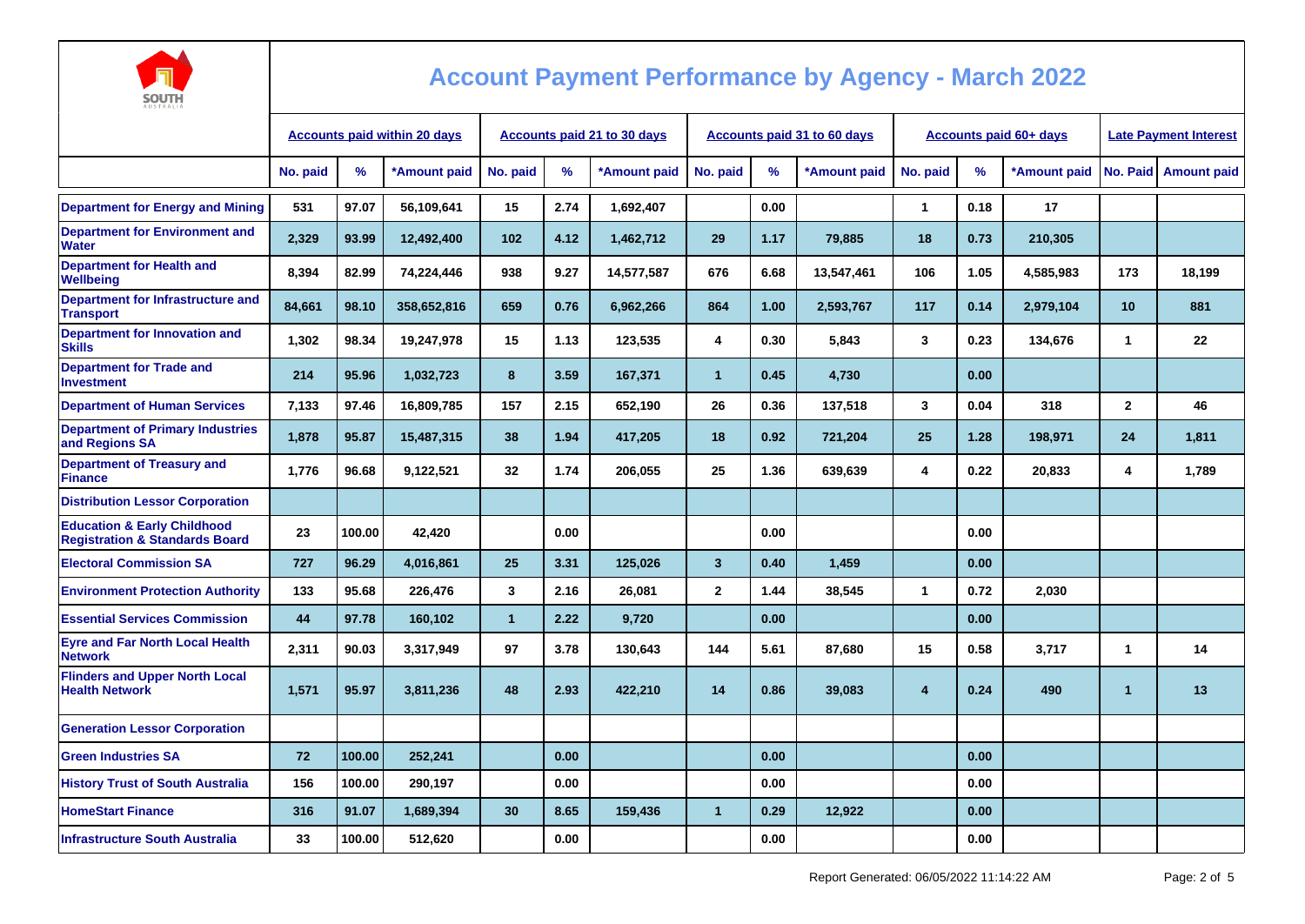

| <b>AUSTRALIA</b>                                                         |                                     |        |              |                                    |       |              |                 |      |                                    |                 |                               |                              |                         |                      |
|--------------------------------------------------------------------------|-------------------------------------|--------|--------------|------------------------------------|-------|--------------|-----------------|------|------------------------------------|-----------------|-------------------------------|------------------------------|-------------------------|----------------------|
|                                                                          | <b>Accounts paid within 20 days</b> |        |              | <b>Accounts paid 21 to 30 days</b> |       |              |                 |      | <b>Accounts paid 31 to 60 days</b> |                 | <b>Accounts paid 60+ days</b> | <b>Late Payment Interest</b> |                         |                      |
|                                                                          | No. paid                            | %      | *Amount paid | No. paid                           | %     | *Amount paid | No. paid        | $\%$ | *Amount paid                       | No. paid        | %                             | *Amount paid                 |                         | No. Paid Amount paid |
| <b>Legal Services Commission</b>                                         | 3,723                               | 98.75  | 3,014,896    | 35                                 | 0.93  | 114,575      | 12              | 0.32 | 4,005                              |                 | 0.00                          |                              |                         |                      |
| <b>Libraries Board of South Australia</b>                                | 220                                 | 98.65  | 1,780,332    | 3                                  | 1.35  | 14,236       |                 | 0.00 |                                    |                 | 0.00                          |                              |                         |                      |
| <b>Lifetime Support Authority</b>                                        | 2,208                               | 94.36  | 3,169,004    | 80                                 | 3.42  | 128,842      | 40              | 1.71 | 15,312                             | 12 <sub>2</sub> | 0.51                          | 10,469                       | $\mathbf{1}$            | 13                   |
| <b>Limestone Coast Local Health</b><br><b>Network</b>                    | 2,153                               | 95.60  | 4,225,366    | 82                                 | 3.64  | 183,475      | 14              | 0.62 | 28,576                             | $\mathbf{3}$    | 0.13                          | 5,515                        | 1                       | 41                   |
| <b>Local Government Finance</b><br><b>Authority</b>                      | 25                                  | 100.00 | 40,388       |                                    | 0.00  |              |                 | 0.00 |                                    |                 | 0.00                          |                              |                         |                      |
| <b>Motor Accident Commission</b>                                         | $\mathbf{2}$                        | 100.00 | 684          |                                    | 0.00  |              |                 | 0.00 |                                    |                 | 0.00                          |                              |                         |                      |
| <b>Museum Board</b>                                                      | 227                                 | 98.27  | 734,165      | $\overline{\mathbf{3}}$            | 1.30  | 650          |                 | 0.00 |                                    | $\overline{1}$  | 0.43                          | 83                           |                         |                      |
| <b>Northern Adelaide Local Health</b><br><b>Network</b>                  | 5.851                               | 89.86  | 15,094,454   | 286                                | 4.39  | 2,484,012    | 274             | 4.21 | 1,218,699                          | 100             | 1.54                          | 447.698                      | 62                      | 5.236                |
| <b>Office for Recreation, Sport and</b><br>Racing                        | 1,619                               | 99.82  | 26,608,062   | 3                                  | 0.18  | 450,375      |                 | 0.00 |                                    |                 | 0.00                          |                              |                         |                      |
| <b>Office of the Commissioner for</b><br><b>Public Sector Employment</b> | 168                                 | 98.25  | 684.763      | 3                                  | 1.75  | 11,915       |                 | 0.00 |                                    |                 | 0.00                          |                              |                         |                      |
| <b>Premier and Cabinet</b>                                               | 1,136                               | 96.43  | 16,098,674   | 36                                 | 3.06  | 995,489      | $5\phantom{.0}$ | 0.42 | 32,559                             | $\mathbf{1}$    | 0.08                          | 9,479                        | $\mathbf{2}$            | 50                   |
| <b>Public Trustee</b>                                                    | 87                                  | 87.88  | 1,474,537    | 11                                 | 11.11 | 58,624       | $\mathbf{1}$    | 1.01 | 22,330                             |                 | 0.00                          |                              | $\mathbf{1}$            | 34                   |
| <b>ReturnToWorkSA</b>                                                    | 258                                 | 88.05  | 7,507,895    | 26                                 | 8.87  | 509,748      | 9               | 3.07 | 192,755                            |                 | 0.00                          |                              | $\overline{1}$          | 47                   |
| <b>Riverland Mallee Coorong Local</b><br><b>Health Network</b>           | 3,016                               | 95.75  | 4,863,656    | 92                                 | 2.92  | 151,254      | 31              | 0.98 | 49,449                             | 11              | 0.35                          | 11,073                       | 3                       | 64                   |
| <b>SA Ambulance Service</b>                                              | 4,026                               | 96.48  | 8,286,393    | 107                                | 2.56  | 292,645      | 34              | 0.81 | 272,423                            | 6               | 0.14                          | 18,090                       | 4                       | 360                  |
| <b>SA Country Fire Service</b>                                           | 2,197                               | 95.65  | 7,978,118    | 77                                 | 3.35  | 314,907      | 21              | 0.91 | 1,928,341                          | $\overline{2}$  | 0.09                          | 1,249,128                    |                         |                      |
| <b>SACE Board of South Australia</b>                                     | 141                                 | 97.24  | 328,400      | $\overline{\mathbf{4}}$            | 2.76  | 2,695        |                 | 0.00 |                                    |                 | 0.00                          |                              |                         |                      |
| <b>South Australia Police</b>                                            | 4.807                               | 88.41  | 29,511,696   | 544                                | 10.01 | 1.649.169    | 79              | 1.45 | 542.408                            | $\overline{7}$  | 0.13                          | 20.846                       | 20                      | 657                  |
| <b>South Australian Country Arts</b><br><b>Trust</b>                     | 296                                 | 89.43  | 944,390      | 34                                 | 10.27 | 24,937       | $\mathbf{1}$    | 0.30 | 2,200                              |                 | 0.00                          |                              |                         |                      |
| <b>South Australian Film Corporation</b>                                 | 91                                  | 91.92  | 1,161,018    | 8                                  | 8.08  | 71,996       |                 | 0.00 |                                    |                 | 0.00                          |                              |                         |                      |
| <b>South Australian Fire and</b><br><b>Emergency Service Commission</b>  | 297                                 | 92.81  | 3,912,650    | 11                                 | 3.44  | 203,385      | $\overline{7}$  | 2.19 | 30,736                             | 5 <sup>5</sup>  | 1.56                          | 240,495                      | $\overline{\mathbf{3}}$ | 90                   |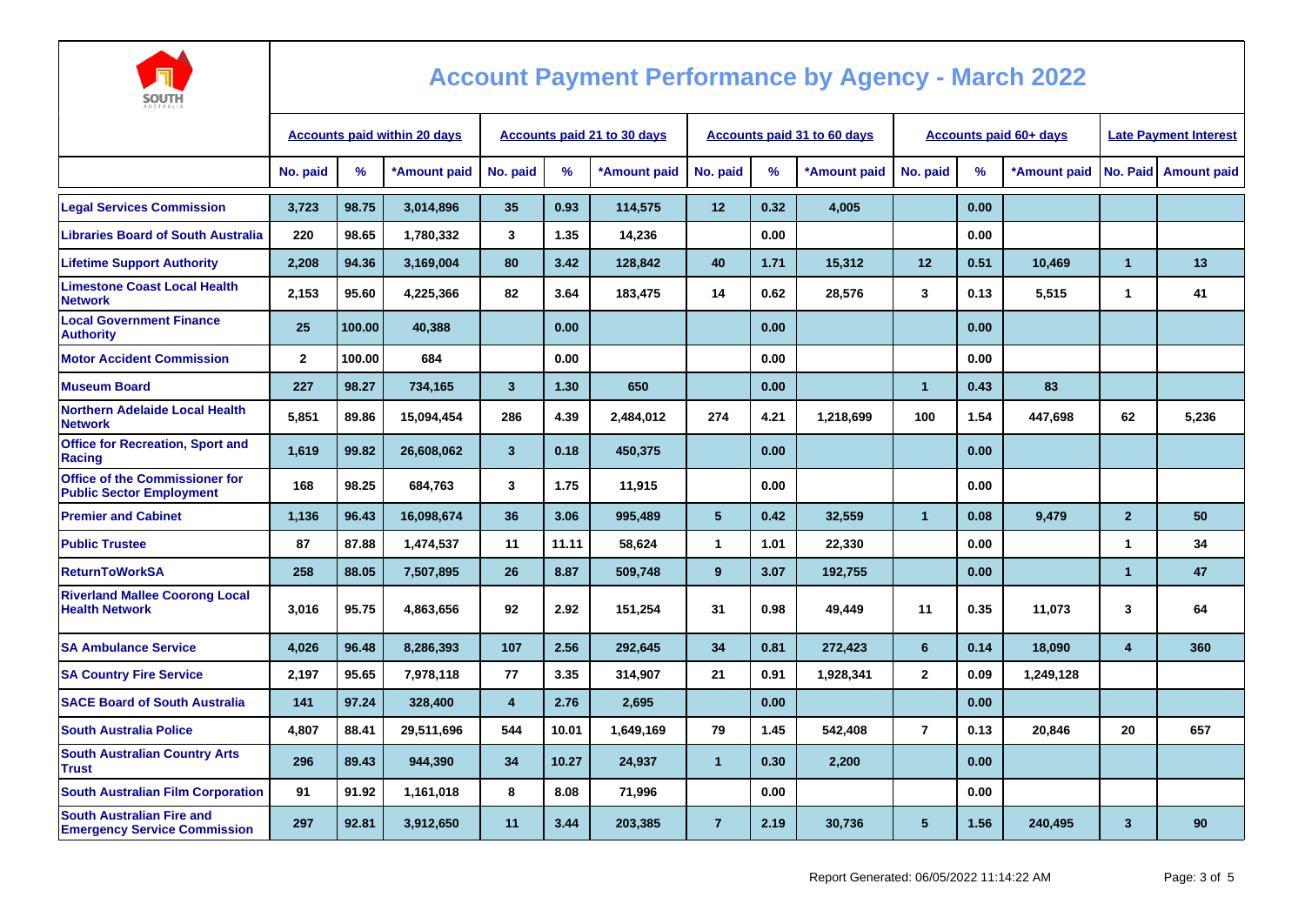

| AUSTRALIA                                                                                 |                                     |        |              |                                    |       |              |                |      |                                    |                               |      |              |                              |                      |  |
|-------------------------------------------------------------------------------------------|-------------------------------------|--------|--------------|------------------------------------|-------|--------------|----------------|------|------------------------------------|-------------------------------|------|--------------|------------------------------|----------------------|--|
|                                                                                           | <b>Accounts paid within 20 days</b> |        |              | <b>Accounts paid 21 to 30 days</b> |       |              |                |      | <b>Accounts paid 31 to 60 days</b> | <b>Accounts paid 60+ days</b> |      |              | <b>Late Payment Interest</b> |                      |  |
|                                                                                           | No. paid                            | %      | *Amount paid | No. paid                           | %     | *Amount paid | No. paid       | %    | *Amount paid                       | No. paid                      | %    | *Amount paid |                              | No. Paid Amount paid |  |
| <b>South Australian Forestry</b><br><b>Corporation</b>                                    | 204                                 | 96.23  | 2,002,510    | 8                                  | 3.77  | 99,133       |                | 0.00 |                                    |                               | 0.00 |              |                              |                      |  |
| <b>South Australian Government</b><br><b>Financing Authority</b>                          | 282                                 | 78.55  | 9,754,111    | 77                                 | 21.45 | 6,763,902    |                | 0.00 |                                    |                               | 0.00 |              |                              |                      |  |
| <b>South Australian Housing Trust</b>                                                     | 17,895                              | 97.75  | 34,779,118   | 397                                | 2.17  | 504,609      | 15             | 0.08 | 5,340                              |                               | 0.00 |              |                              |                      |  |
| <b>South Australian Metropolitan Fire</b><br><b>Service</b>                               | 841                                 | 86.43  | 3,153,393    | 109                                | 11.20 | 143,982      | 19             | 1.95 | 28,138                             | 4                             | 0.41 | 5,433        | 4                            | 110                  |  |
| <b>South Australian Productivity</b><br><b>Commission</b>                                 | 15                                  | 100.00 | 11,407       |                                    | 0.00  |              |                | 0.00 |                                    |                               | 0.00 |              |                              |                      |  |
| <b>South Australian Skills</b><br><b>Commission</b>                                       | 10                                  | 90.91  | 12,342       |                                    | 0.00  |              | $\mathbf{1}$   | 9.09 | 241                                |                               | 0.00 |              |                              |                      |  |
| <b>South Australian State Emergency</b><br><b>Service</b>                                 | 478                                 | 95.79  | 1,324,219    | 16                                 | 3.21  | 5,906        | 5              | 1.00 | 2,402                              |                               | 0.00 |              |                              |                      |  |
| <b>South Australian Tourism</b><br><b>Commission</b>                                      | 588                                 | 98.66  | 7,570,084    | 6                                  | 1.01  | 79,533       | $\overline{2}$ | 0.34 | 4,011                              |                               | 0.00 |              | $\mathbf 1$                  | 11                   |  |
| <b>South Australian Water</b><br><b>Corporation</b>                                       | 3,474                               | 90.85  | 63,314,176   | 344                                | 9.00  | 11,083,650   | 5              | 0.13 | 52,615                             | $\mathbf{1}$                  | 0.03 | 163          |                              |                      |  |
| <b>Southern Adelaide Local Health</b><br><b>Network</b>                                   | 7,470                               | 91.21  | 21,303,198   | 440                                | 5.37  | 2,703,330    | 187            | 2.28 | 266,996                            | 93                            | 1.14 | 155,236      | 12                           | 476                  |  |
| <b>State Governor's Establishment</b>                                                     | 154                                 | 100.00 | 372,027      |                                    | 0.00  |              |                | 0.00 |                                    |                               | 0.00 |              |                              |                      |  |
| <b>State Opera of South Australia</b>                                                     | 220                                 | 94.83  | 520,186      | 8                                  | 3.45  | 12,086       | $\overline{4}$ | 1.72 | 2,894                              |                               | 0.00 |              |                              |                      |  |
| <b>State Theatre Company of South</b><br><b>Australia</b>                                 | 157                                 | 94.58  | 333,060      | 4                                  | 2.41  | 24,207       | 3              | 1.81 | 893                                | $\mathbf{2}$                  | 1.20 | 31,147       | $\mathbf{1}$                 | 30                   |  |
| <b>Study Adelaide</b>                                                                     | 67                                  | 97.10  | 237,998      | $\overline{2}$                     | 2.90  | 2,059        |                | 0.00 |                                    |                               | 0.00 |              |                              |                      |  |
| <b>Superannuation Funds</b><br><b>Management Corporation of South</b><br><b>Australia</b> | 138                                 | 96.50  | 31,722,857   | 5                                  | 3.50  | 24,095       |                | 0.00 |                                    |                               | 0.00 |              |                              |                      |  |
| <b>TAFESA</b>                                                                             | 2,505                               | 95.28  | 6,417,786    | 89                                 | 3.39  | 310,883      | 26             | 0.99 | 67,802                             | 9                             | 0.34 | 154,795      | $\mathbf{1}$                 | 17                   |  |
| <b>Teachers' Registration Board</b>                                                       | 74                                  | 100.00 | 221,747      |                                    | 0.00  |              |                | 0.00 |                                    |                               | 0.00 |              |                              |                      |  |
| <b>Transmission Lessor Corporation</b>                                                    |                                     |        |              |                                    |       |              |                |      |                                    |                               |      |              |                              |                      |  |
| <b>Urban Renewal Authority</b>                                                            | 785                                 | 98.25  | 9,052,430    | 14                                 | 1.75  | 57,419       |                | 0.00 |                                    |                               | 0.00 |              |                              |                      |  |
| <b>Wellbeing SA</b>                                                                       | 175                                 | 93.09  | 7,706,917    | 10                                 | 5.32  | 90,043       | $\overline{2}$ | 1.06 | 6,488                              | $\overline{1}$                | 0.53 | 72           |                              |                      |  |
| <b>West Beach Trust</b>                                                                   | 508                                 | 100.00 | 1,845,976    |                                    | 0.00  |              |                | 0.00 |                                    |                               | 0.00 |              |                              |                      |  |